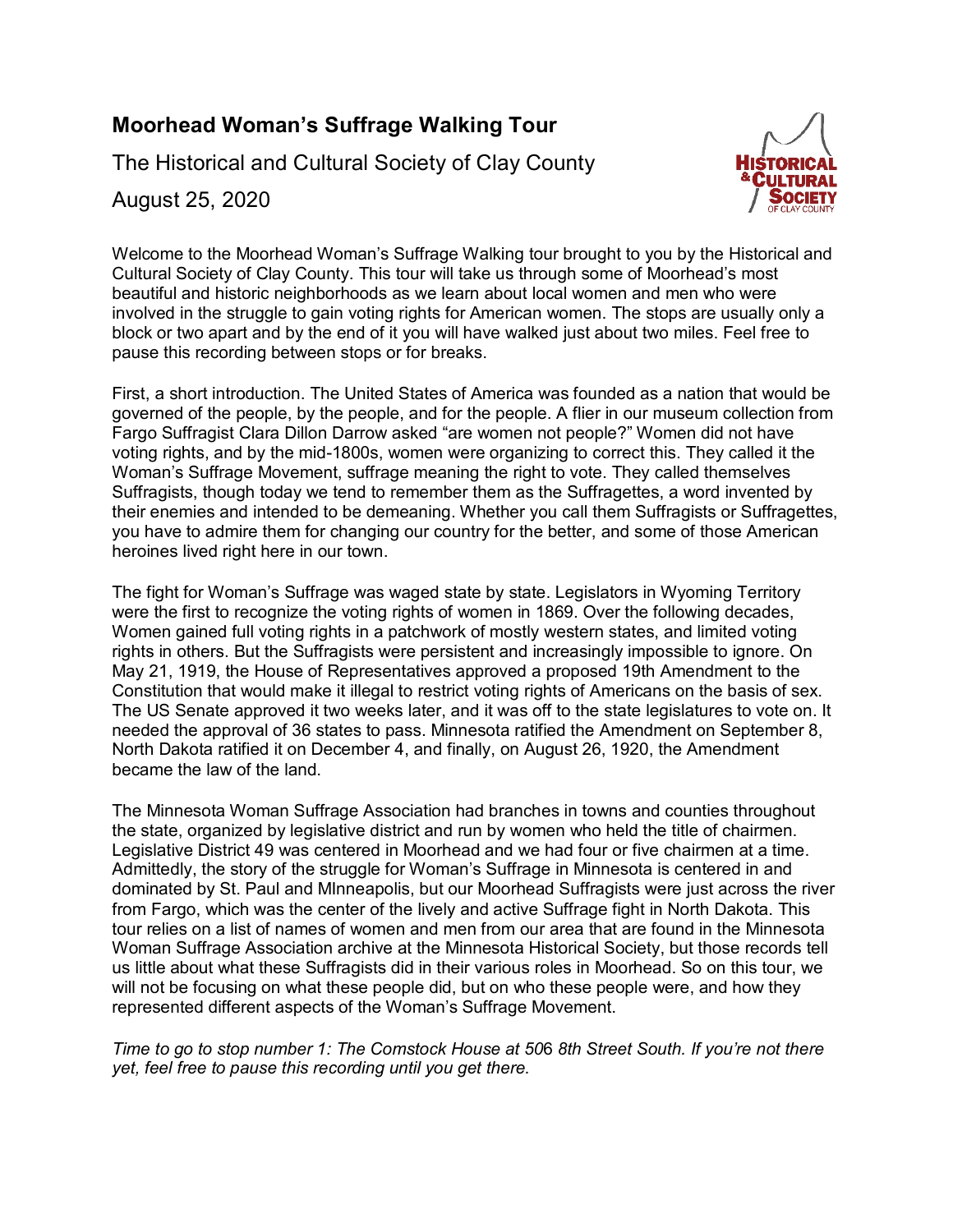### **Stop 1: 506 8th St S the Comstock House**

Our first stop is the Comstock House, a Minnesota HIstorical Society site operated in partnership with the Historical and Cultural Society of Clay County. Feel free to walk around, we like having you here. This was the home of Solomon and Sarah Comstock, and their children Ada, Jesse and George. For the first half century of our town's existence, the Comstock family was the most influential family in Moorhead, socially, economically, and politically. It is a common trend across our nation that Suffragists tended to be women of means whose families were community leaders at the top of the social and economic ladder in town, and if you are looking at the front door of the Comstock House, you can see the stately home of the most important Suffrage family in town - as long as you turn around and look at the brown house across 8th Street - Mary and Frank Peterson are the most important family of Moorhead's Womans' Suffrage movement - don't worry, we'll get to them later. The Comstocks, as far as we can tell, did not engage in the Woman's Suffrage Movement, at least not publicly. But we stop here because while the Comstocks may not have talked the talk of Suffrage, they certainly did walk the walk of women's equality.

Sarah Comstock was a teacher before she came to the two year old Wild West town of Moorhead in 1874 and married an ambitious young attorney named Solomon. Solomon rose from county attorney to state representative to US Congressman to the business associate of railroad magnate James J. Hill, the richest man in Minnesota. This gave the family a lot of political and economic influence, and perhaps the most important way they used this influence is they turned Moorhead into a college town. Minnesota State University Moorhead and Concordia College are both here because of the Comstocks, and one of the common themes that you'll see throughout this tour is Suffragists were overwhelmingly educated women at a time when educating women wasn't common. Sarah and Solomon's two daughters and one son received wonderful educations, and oldest daughter Ada became a nationally famous pioneer in the field of women's education. It would be hard to imagine that Ada Comstock, who as president of Radcliffe College helped turn all-male Harvard co-ed, wouldn't want the right to vote. There are buildings named for this family at Minnesota State University Moorhead, Concordia College, University of Minnesota Twin Cities, Smith College and Radcliffe College.

And there's another reason we begin our tour here. In this house, in 1893, the leading women of town formed The Moorhead Woman's Club. Two years later, the Moorhead Women's Club would become one of the 15 charter members of the Minnesota Federation of Women's Clubs which would eventually grow to 500 chapters with 40,000 members. Woman's Clubs were creative and intellectual outlets for women as well as centers of civic engagement. Each year, a club would choose a topic to study - Moorhead's 1893 topic was Ancient Egypt, the 1906-7 season's topic was Italian Sculpture and Painting in the Sixteenth, Seventeenth, and Eighteenth Centuries, and the group studied Panama and South America in 1913-14. The members wrote essays, recited poems, and performed music on that theme, hosting each other in their homes on a rotating basis. Membership in the Moorhead Women's Club was limited to 25 women plus a list of inactive honorary members, so being a member was an indication that you are a woman of culture from a well-connected family in town. It should not surprise you that many Suffragists were members of these clubs of educated, civic minded, community leaders. That goes for Moorhead or any American town.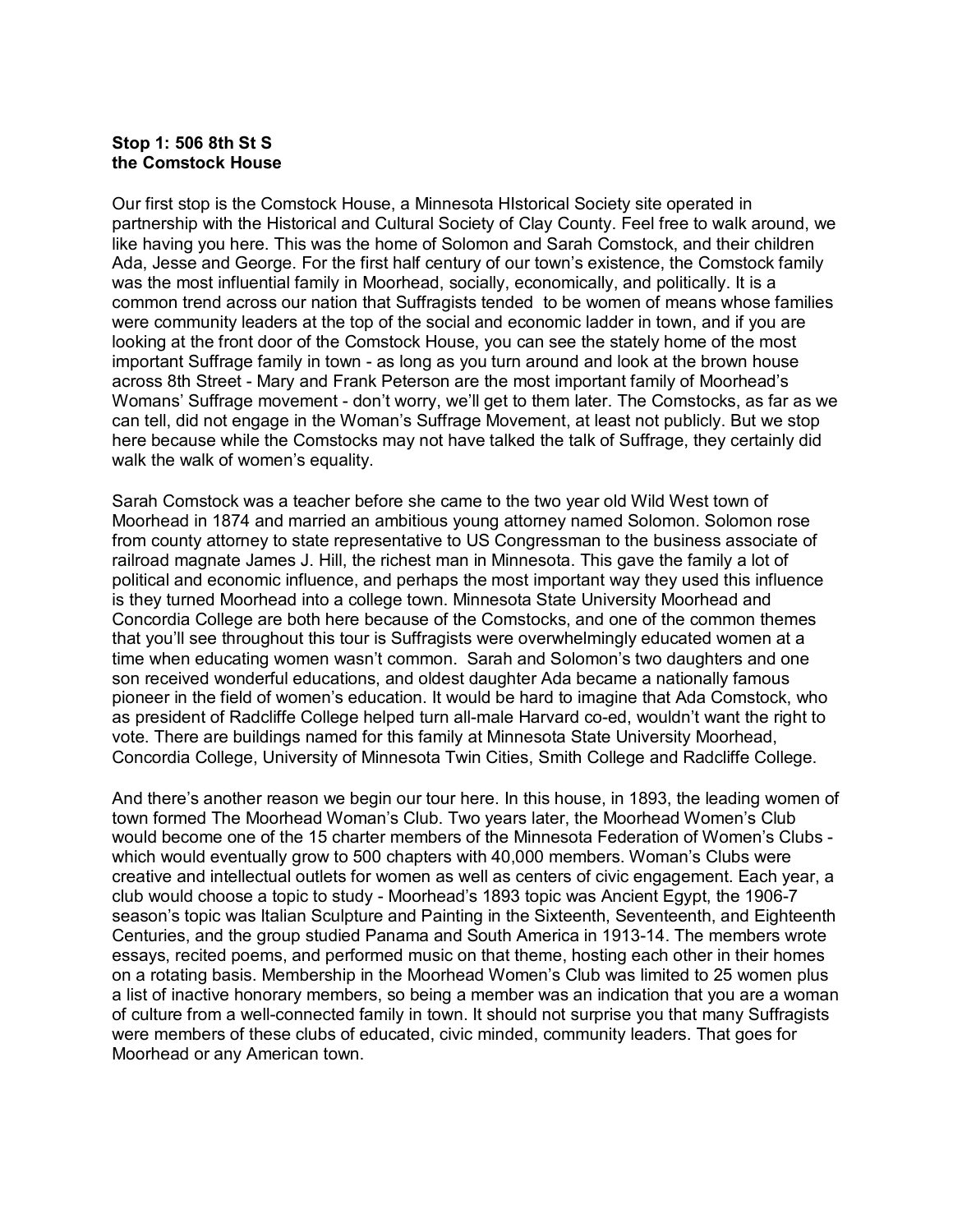Before we leave the Comstock House, we should mention that there was an important local Suffragist in this family. Ruth Roberts Haggart was the daughter of Sarah's sister Jennie and her husband Samuel Roberts. Ruth was an officer in the North Dakota Votes for Women League and she hosted a series of Suffrage Teas and dinner socials in Fargo to get local women interested in the movement.

*Our next stop is not far away. Go out the front gate and take a left to walk south along 8th Street. You'll see a new brick building with a black sign that says Comstock Commons - 600 8th St South.*

## **Stop 2: 600 8th St S: Comstock Commons, former site of the Esther Russell House**

Comstock Commons is built on top of where Esther Russell used to live. I want to say that Esther Russell is your typical Woman's Suffrage leader, but the word "typical" doesn't seem to apply to an impressive woman like Esther Russell. But then again, the Woman's Suffrage movement regularly attracted impressive people. Esther was one of four chairmen of our branch of the Minnesota Woman Suffrage Association and she must have done a good job because on the organization's list entitled "Prominent Minnesota Suffrage Workers," Esther is one of only 16 people living outside the Twin Cities.

Esther Russell grew up in Marshall, Minnesota, the daughter of a carpenter. She became a teacher before marrying William Russell. William became a prominent Moorhead attorney, and in American society back then, that meant his wife Esther also had the opportunity to be prominent in Moorhead society. She took that opportunity.

Esther was also the head of our local chapter of the Women's Christian Temperance Union, or WCTU. The Temperance Movement was an international movement to get people to stop drinking alcohol, and it was absolutely intertwined with the Woman's Suffrage Movement. America in the 19<sup>th</sup> century had a drinking problem. Women got fed up with their husbands spending their evenings and money in saloons, where women were not allowed to enter, often coming home violently drunk in an era when it was difficult for women to escape abusive relationships. For their children, their sisters and themselves, many American women became politically active for the first time as Temperance advocates. Through the Temperance Movement, generations of women learned how to organize to get legislation passed. They developed working relationships with legislators, and they started getting more and more annoyed that they were not allowed to vote for these laws they were promoting. And their male allies in the Temperance Movement also knew that if women could vote it would be so much easier to get anti-alcohol laws passed. The Temperance and Woman's Suffrage movements were intertwined a century ago not unlike how the topics of Abortion and Gun Control are today.

But this merger of movements did have a downside. A lot of families, especially in Moorhead, owed their livelihoods to the alcohol industry. Local Saloon-owning families like the Kiefers, Ingersols, Magnussons, and Diemerts shared many traits of the Suffragist families on this tour: they were prominent business leaders, they were active in local politics, they sent daughters to college to become teachers, but you don't see their names on the rolls of the Minnesota Woman Suffrage Association. I don't think we should necessarily take this to mean that Emma Magnuson wanted fewer rights than Esther Russell did, but I can certainly understand if she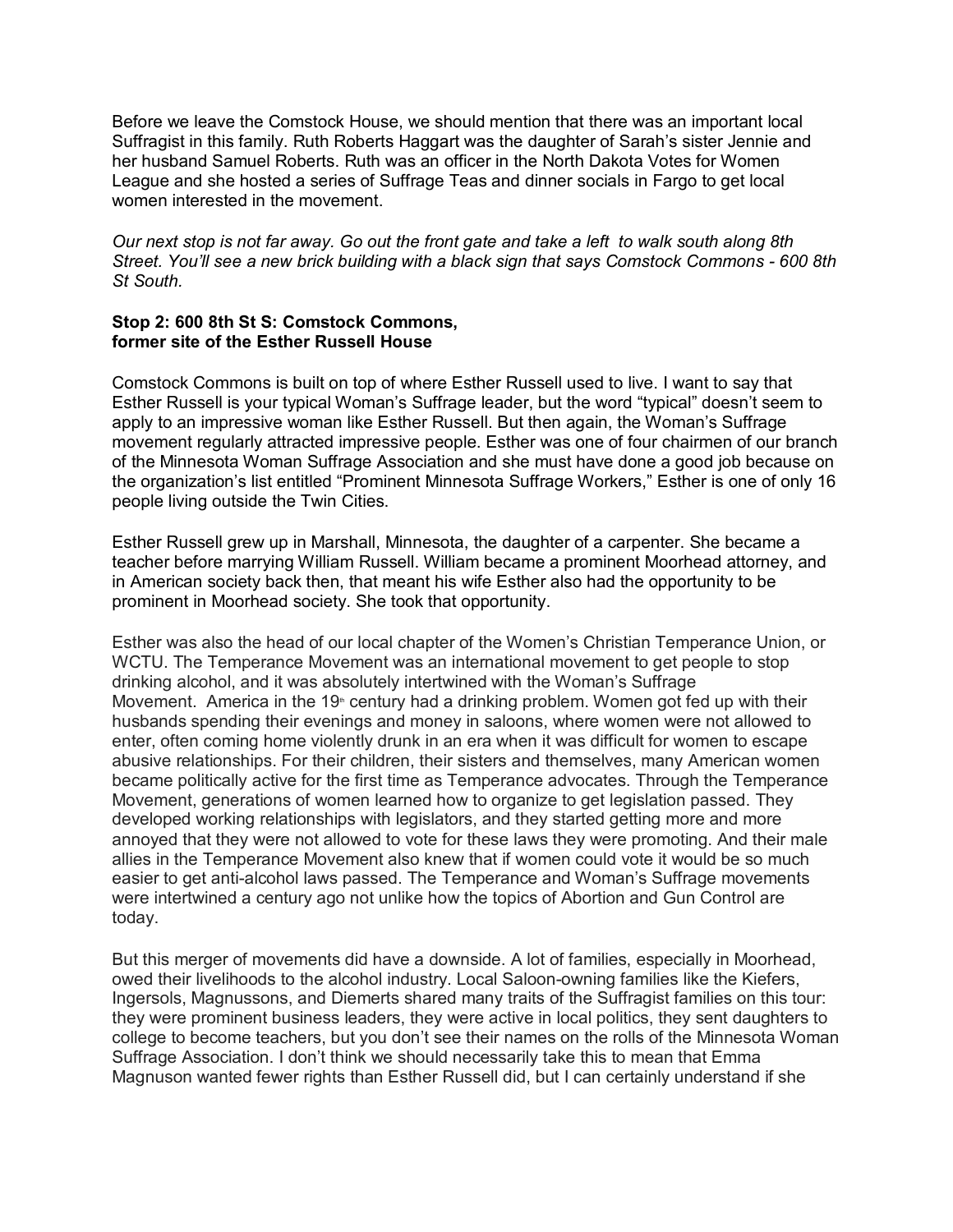wouldn't want to be in the same room as the woman who is trying to make their family's business illegal.

*Off to the next stop, which is 906 7th Street South. Keep walking south along 8th Street until you get to the stoplights on 7th Avenue South. Turn left and walk to the end of the block. Across the street should be a two-story cream-colored house with red trim.*

## **Stop 3: 906 7th Ave S the Anna Gates House**

While Esther Russell embodied many of the attributes common to American Suffrage fighters, Anna Gates was in many ways an outlier, though both served as Chairmen of District 49's Minnesota Woman's Suffrage Association at the same time.

Anna is the only immigrant on our list of local women involved in the Minnesota Woman's Suffrage Association. She was born Anna Liedahl in Norway. She crossed the ocean to America at the age of nine in 1881. Her family settled near Leonard, North Dakota, about 40 miles southwest of Moorhead.

She moved to Moorhead after meeting and marrying a letter carrier named Elbert Gates - which is another difference between her and Esther Russell: the Gates were working class. Soon after Suffrage was achieved, Anna Gates herself went to work. She became Moorhead's first female police officer. Her official title was Police Matron, and today we would think of her as part cop, part social worker, part city food inspector. Officer Gates was called in to handle cases where the suspects were either women or children. She also organized the city's charity drives to provide food and clothing to impoverished families during the Great Depression.

While Gates served as a chairman in Moorhead, she also did quite a lot of collaboration with the very active grassroots Woman's Suffrage organizations in North Dakota. On October 8, 1914, the *Wahpeton Times* reported that she was working for suffrage while visiting her relatives back home: "Mrs. Anna Gates of Moorhead, Minnesota, who has been doing quite a little quiet work for suffrage among the farm women near Leonard reports a very encouraging prospect for suffrage in that region." She was not a member of the Moorhead Woman's Club, but was instead an officer in the Fargo Progressive Club. As part of that group in 1912, Anna was one of the women in charge of bringing nationally-known Women's rights icon Jane Addams to Fargo.

*We'll learn a little more about some Fargo Suffragists at our next stop - turn around and walk back towards 8th Street. Cross over to the west side of 8th at the light and keep walking down 7th Avenue south until you're in front of two large Concordia College Dorms called Bogstad Manor East and Bogstad Manor West.*

## **Stop 4: 618 7th St S: Bogstad Manor East Formerly the Edith Darrow Godfrey House**

A century ago, there would have been a hospital where Bogstad Manor West is today, and Bogstad Manor East would have been a row of fine houses lining 8th Street. In one of those houses lived the founder of the hospital, Doctor Daniel C. Darrow and his wife Alice. Right next door to them, just about directly across the street of Esther Russell, lived their daughter Edith Darrow Godfrey, who was a chairman of the Minnesota Woman Suffrage Association.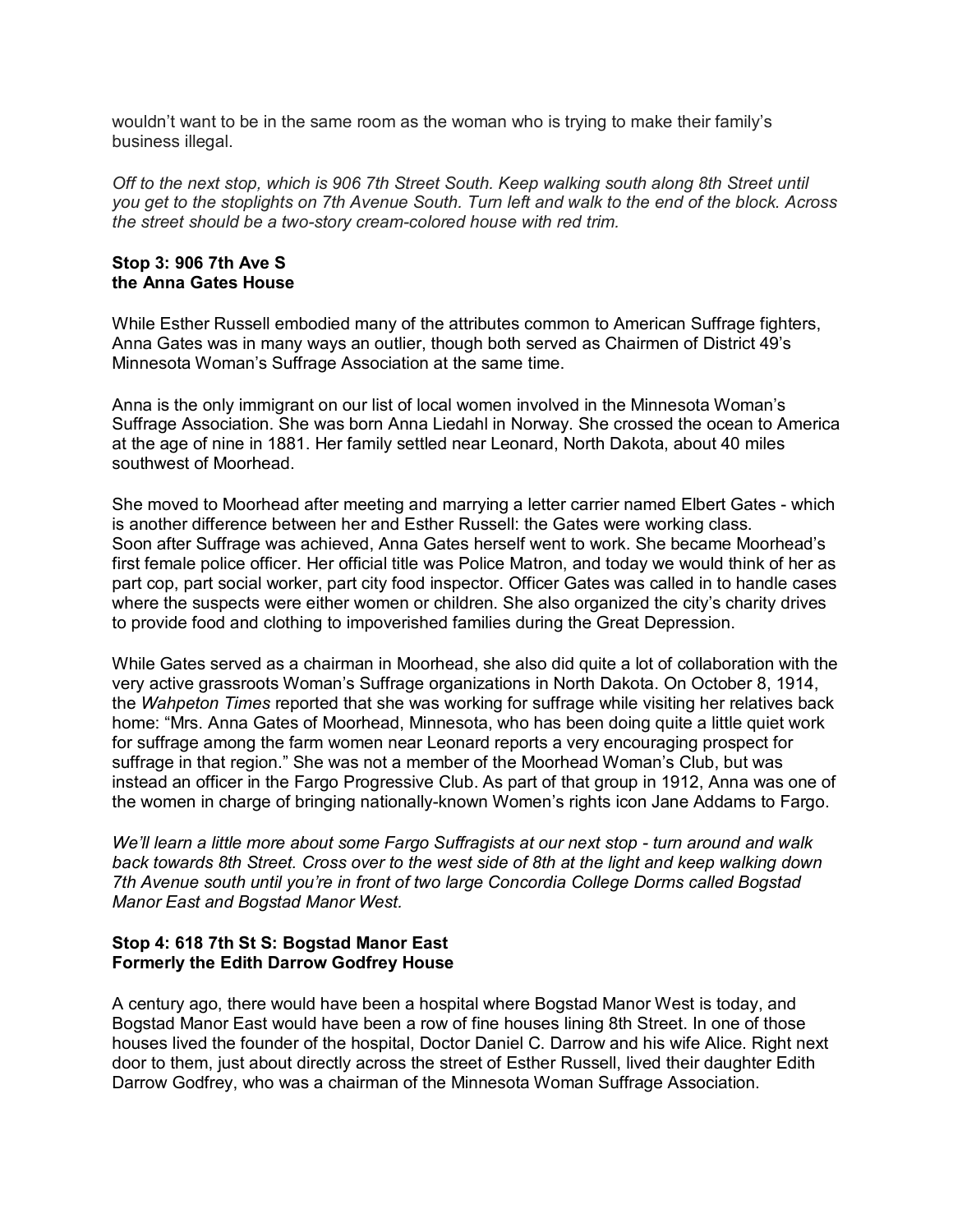Edith grew up the daughter of one of Moorhead's most respected families. Her father was a pioneer doctor who moved to Moorhead to join his brother, Fargo physician Dr. E. M. Darrow soon after he graduated medical school in 1884. Edith's mother Alice was one of the founding members of the Moorhead Woman's Club. In 1899, Edith Darrow married a promising young businessman named Joseph V. Godfrey. Joseph V. Godfrey's name is written all over town even today, but you have to look down to see it. He had a concrete business and you'll see his maker's stamp on sidewalks throughout Moorhead's older neighborhoods. We are walking on his sidewalks all through this tour. Joseph and Edith had two children - a boy and a girl. But in January of 1911, Joseph got a flu that turned into pneumonia. He died at the age of 36, leaving Edith a young widow with a ten year old son and a two year old daughter. Joseph's obituary called him "one of the best known and best liked citizens of Moorhead."

Edith Darrow Godfrey came from one of our region's most prominent suffrage families. Her aunt in Fargo was Clara Dillon Darrow. Clara Darrow was one of the earliest and strongest voices for Woman's Suffrage in North Dakota, a woman who gave suffrage speeches to prairie homesteaders and was the founding president of the North Dakota Votes for Women League in 1912. Clara's daughters Mary Darrow Weibel and Elizabeth Darrow O'Neil were also active in North Dakota's suffrage movement, and so was their little brother Daniel. When Edith's husband passed away, Cousin Mary, Aunt Clara, and her parents were all with her at his bedside.

*Our next stop is not far away. As you walk west toward the river down 7th Avenue South take a right on the first sidewalk you see. You'll walk past the parking lot of Bogstad Manor West and on the other side of the black gate you'll be on 7th Street South. We're looking for a white house with blue trim: 515 7th Street South.*

## **Stop 5: 515 7th St S The Bessie Lewis House**

Here we have the house of Minnesota Woman Suffrage Chairman Bessie Lewis. She served as chairman at the same time as her friend and neighbor Edith Darrow Godfrey. Bessie's husband Thomas Lewis was one of the pall bearers at Joseph V. Godfrey's funeral. Tom Lewis sold wholesale groceries. Bessie was a teacher. Census records indicate that she may have taken some time off of teaching to raise her three children, but by 1920 both she and her youngest daughter Flora, a recent graduate of Moorhead Normal School, were both working as teachers. Being a teacher was a common profession for Moorhead's Suffragists, perhaps not surprising since the primary purpose of Moorhead Normal School was training teachers. That school is now called Minnesota State University Moorhead, and it still trains a lot of teachers.

Bessie was also an accomplished embroiderer. She won two first prize ribbons at the Minnesota State Fair for her embroidery.

On September 8th, 1919, the Minnesota Legislature voted on a proposed 19th Amendment to the Constitution that would make it illegal to restrict an American Citizen's right to vote based on their sex. Bessie and Thomas Lewis had a big party at their house that day, but not because Minnesota ratified the amendment. That day also happened to be their 25th wedding anniversary, and about 20 of their friends and neighbors threw them a surprise party.

*To reach our next stop, keep walking to the end of the block and take a right on 5th Avenue South. When you reach 8th Street, the large brown and stucco house on your right will be 721 5th Avenue South.*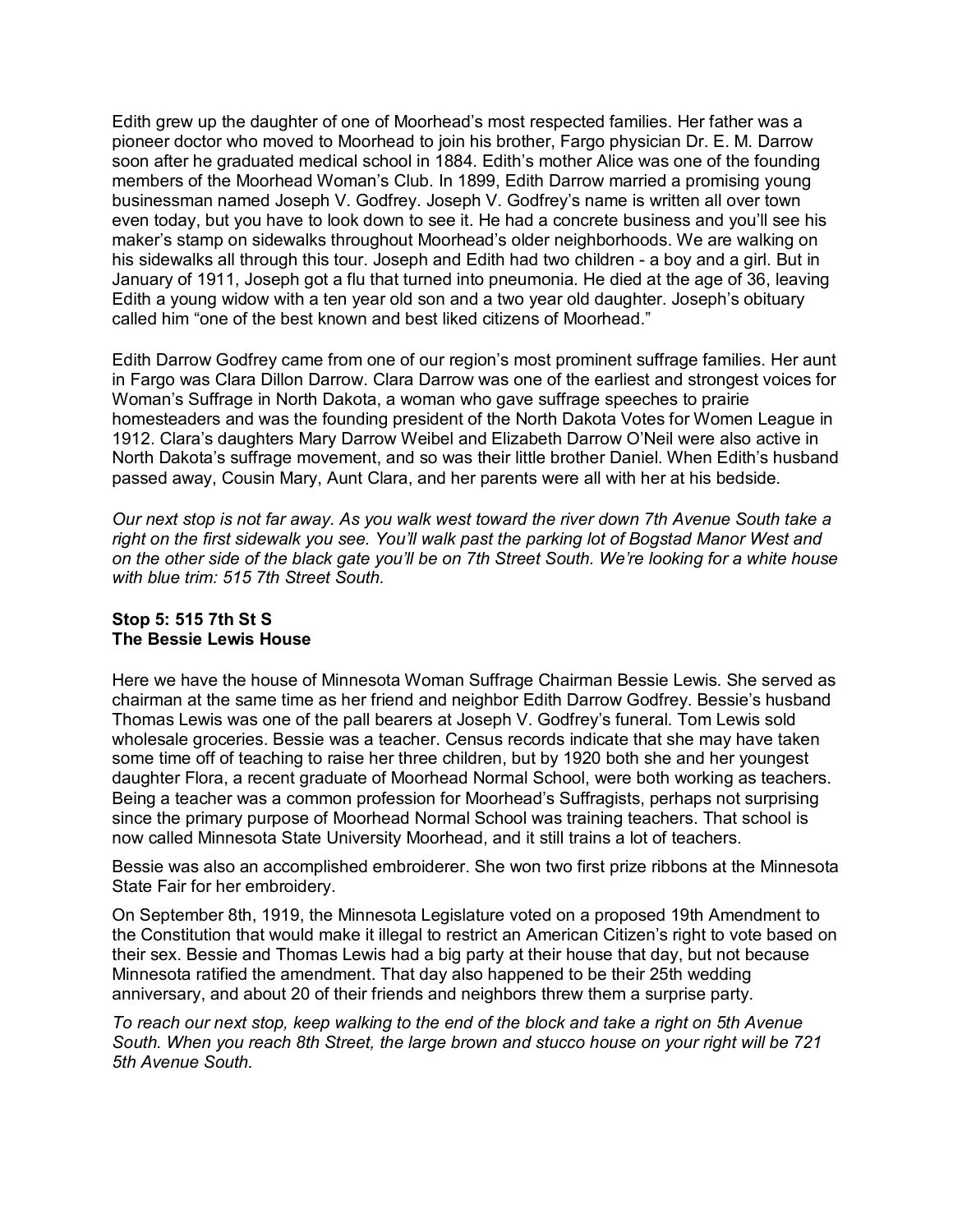#### **Stop 6: 721 5th Ave S The Mary B. and Frank H. Peterson House**

You've seen this house before when you were standing at the entrance of the Comstock House. This used to be the home of Mary B. Peterson and her husband, Minnesota State Senator Frank H. Peterson. The house is now split into apartments and the building's entrance has changed from the Peterson's front door facing 8th Street to their side door on 5th Avenue. Mary Peterson was one of the four district chairmen of the Minnesota Woman Suffrage Association and a frequent donor to the cause. She was one of the founding members of the Moorhead Woman's Club in 1893. And her husband Frank was a leading Progressive in the Minnesota State Senate.

Most of this tour has been talking about how regular people in a prairie town played a small role in the larger fight for voting rights, but this house is the exception. In 1922, after voting rights were won, the National Woman Suffrage Association published an official six-volume history of how it all happened. The chapter written by the Minnesota Suffragists singles out Senator Frank H. Peterson as being one of the most important legislators working on behalf of Woman's Suffrage - the most important being Otter Tail County's Ole Segang, whose nickname at in St. Paul was "The Napoleon of Woman's Suffrage."

Senator Peterson's work for suffrage was related to his life's calling of getting people to stop drinking alcohol. It is likely that Senator Peterson worked hard to give women the right to vote because he believed it was the right thing to do, but politicians like Peterson also hoped that women would add votes to the Temperance cause.

The jury is out over whether the Temperance cause helped Woman's Suffrage or hindered it. To use modern political jargon, it brought out the base but it also energized the opposition. Fearing women voters would bring about Prohibition, the liquor industry fought tooth and nail to prevent women from gaining the right to vote. Senator Peterson saw Woman's Suffrage bills come before the Minnesota legislature five times between 1909 and 1917, and each time the Suffragists lost by only four or fewer votes in the senate. Each time the opposition to the bills was led by senators connected to the liquor industry. But in January of 1919, the passage of the 18<sup>th</sup> Amendment to the United States Constitution made alcohol illegal throughout the whole country and brought about national Prohibition. As soon as Woman's Suffrage was uncoupled from the alcohol debate and could be considered on its own merit, the Minnesota Legislature had a profound change of heart. Minnesota approved the proposed 19th Amendment that would end voting discrimination against women by a margin of 100 to 28 in the House and 49 to 7 in the Senate.

*For our next stop, turn west toward the river and take a right on 7th Street South. Walk north two blocks and the next stop will be on the right side of the road: 310 7th St S*

# **Stop 7: 310 7th St S The Jenny Briggs House**

This was the home of Jenny and Francis Briggs. Jenny was one of five Chairmen of our branch of the Minnesota Woman Suffrage Association, serving with Anna Gates, Edith Darrow Godfrey, Bessie Lewis and May Burnham, who you will meet next. Jenny's husband Francis was a physician. This family wasn't in town for too many years, but they were important years. They were here in 1920 when the 19th Amendment finally achieved Voting Rights for Women, and they were here for the world-changing event that went a long way to making the 19th Amendment possible - I'm talking about World War I.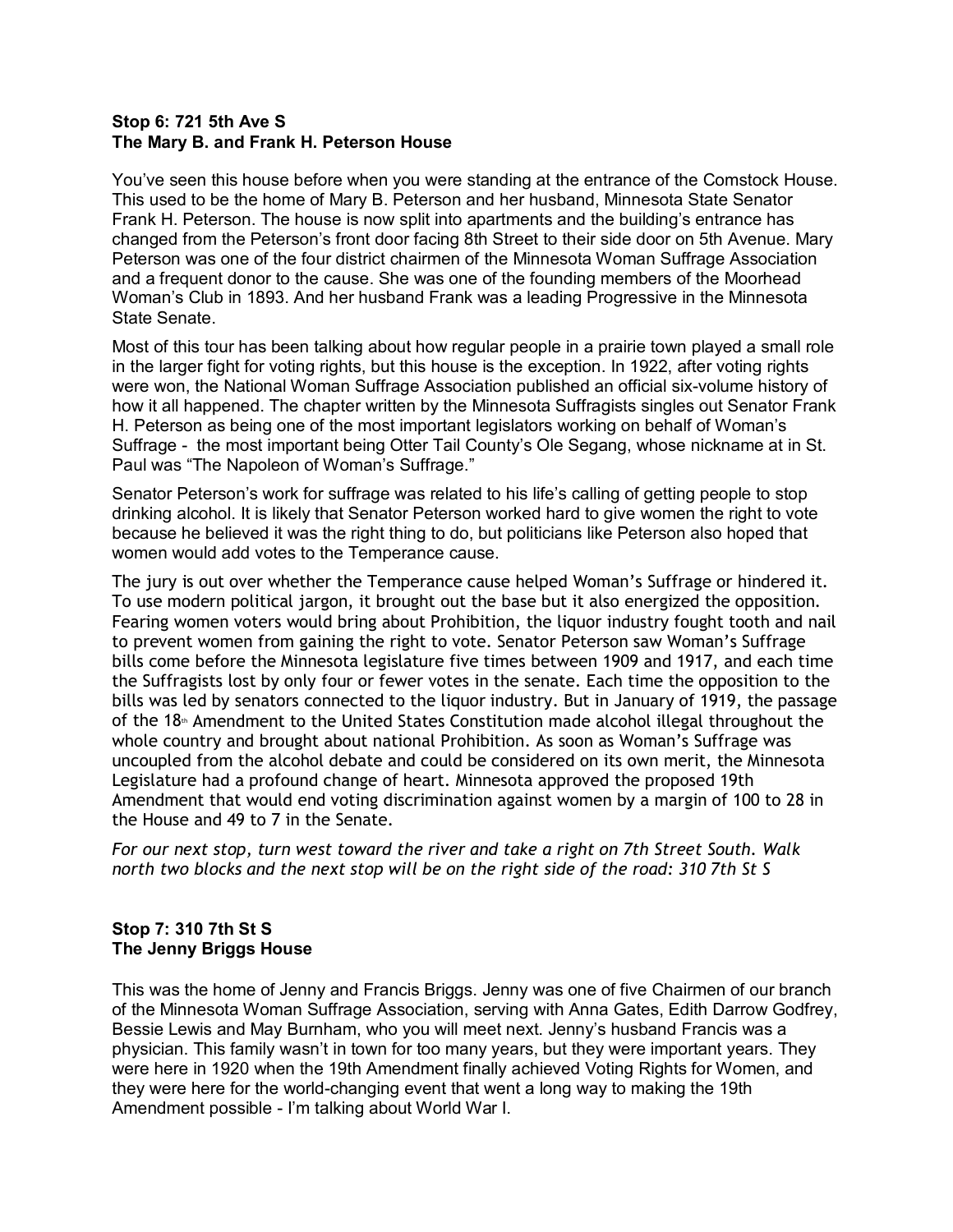Americans have forgotten just how important and life-changing World War One was to our ancestors. To those who lived through it, WWI was a defining moment of a generation, the biggest challenge our nation faced since the Civil War fifty years before. The leading families of each American community were expected to step up and lead their town's war effort on the Home Front. And as we have seen so many times already, Woman Suffrage families were Moorhead's community leaders, and they stepped up.

In this home, Dr. Francis Briggs served on the county draft board until he took a dose of his own prescription and became a Captain in the US Army. While her husband was away serving in an Army Hospital in New Jersey, Jenny volunteered for the most important Home Front organization of the war: the Red Cross. The Red Cross organized 20 million American volunteers to help them build wartime hospitals and stock those hospitals with everything they needed from bandages to nurses. The strength of the Red Cross was due its ability to employ the energy and enthusiasm of American women and by being one of the few organizations that offered leadership positions to women. Volunteers knit soldiers sweaters, socks, stocking caps, and bandages. Clay County organized at least 35 chapters of the Red Cross. Jenny Briggs and her fellow Suffrage Chairmen Edith Darrow Godfrey and Bessie Lewis were all members of the First Congregational Church's Red Cross Auxiliary. Bessie Lewis' daughter Flora was the president of the 200 member Red Cross branch at the Moorhead Normal School.

American women served in countless other ways. Moorhead Suffrage chairman Esther Russell was also chairman of the Women's Committee of the Council of National Defense for Clay County and led the Food Administration's efforts to help families preserve and conserve food at home. Anna Gates had two sons who saw heavy fighting in the war. Her son Dewey was decorated for bravery for rescuing a wounded soldier from No Man's Land and was later wounded himself. And while our Suffragists may have turned their attention toward war work, they also shamed President Woodrow Wilson for fighting for democracy in Europe while ignoring democracy at home. In 1917, Mary Darrow Weible, cousin of Moorhead's Edith Darrow Godfrey, joined fellow Suffragists to picket in front of the White House.

When the war was won, Americans looked back at the leading roles women played and the sacrifices they endured for their nation. When they asked for the vote, how could they be denied? The final passage of the 19<sup>th</sup> Amendment was the culmination of decades of work by Suffragists and the final victory was thanks to many reasons, but the fact that the amendment was sent out to the states six months after the guns fell silent and three weeks before the Treaty of Versailles was signed suggests World War I had something to do with convincing the average (male) voter that it was wrong to deny women the vote. And it wasn't just Americans. Woman Suffragists in United Kingdom, Canada, Germany, Russia, Austria, and Hungary all won their voting rights at the end of World War I.

*Our next stop is the Moorhead Public Library at 118 5th St S. If you go directly across the street from the Briggs House to the brick house across 7th, you'll see a stamp for Joseph V Godfrey in the sidewalk. The Library is two blocks west and two blocks north of here.* 

## **Stop 8: 118 5th St S The Moorhead Public Library**

Moorhead, Fargo and many other towns in our country owe the founding of their public library to their local Woman's Club. Sarah Comstock's 1901 presidential address to the Moorhead Woman's Club called for the creation of a club library, but the members' ambition soon grew to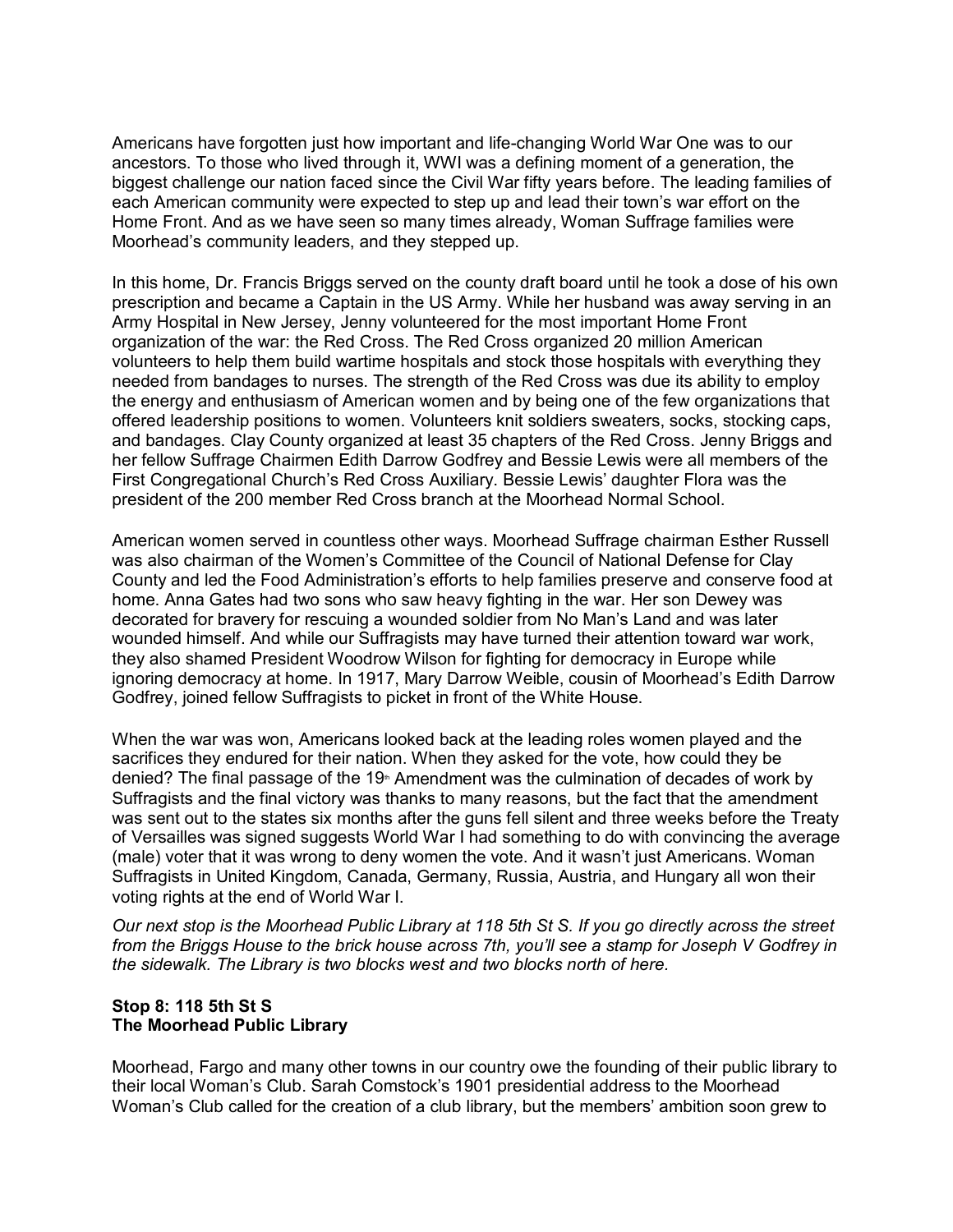creating a town public library. Two years later, In 1903, Moorhead attorney George Perley wrote a letter to the club calling their attention to how industrialist Andrew Carnaegie, one of the richest people in history, had recently begun a program of donating money to build public libraries. The Moorhead Woman's Club went to work. They got a grant from Carnegie for \$12,000 to build the building. They got the city of Moorhead to agree to take on the added responsibility of operating a library. They raised money to buy the city lot to build the library - the original lot was where Regal's appliance store is today on Main Avenue and 6th Street. And once the building was built, they filled it with books. The Moorhead Public Library opened to the public in 1906.

When the Woman's Suffrage Amendment passed, Ethel McCubrey was a librarian here. She lived with her father, Grovenor McCubrey, who was the clerk of court for Clay County and would later become our state representative in St. Paul. Grovenor McCubrey was a member of the Minnesota Woman's Suffrage Association and a member of the Men's League for Woman Suffrage in Minnesota.

Our area did a good job of electing suffrage supporting politicians from both sides of the aisle. Our State Senator Frank H. Peterson, whose house you visited on this tour, was considered a Progressive Republican. The major rival party here at that time was the Nonpartisan League, which officially endorsed Woman's Suffrage as part of their platform. Our State Representative Solomon P. Anderson of the NPL was a member of the Minnesota Woman Suffrage Association. His predesessor, the future U.S. Congressman Knud Wefald, was also a Suffrage supporter. Today, the wife of Knud's grandson, Susan Wefald of Bismarck, is the co-chair of the North Dakota Woman's Suffrage Centennial Committee.

The Minnesota Woman Suffrage Association lists two other local men as members. Both were Norwegian bachelor farmers - August Narveson and Emil Lambert. The 1916 Clay County Illustrated magazine described Lambert as "one of the progressive farmers of Moorhead township who has always been too busy to find a wife." The state suffrage association has Lambert on a list of 11 people statewide who offered to distribute Suffrage literature.

*The next stop is just a block to the west on the north end of a large new brick commercial building. 115 4th Street South, the current site of Third Drop Coffee.*

## **Stop 9: 115 4th St S Formerly Burhnam Boarding House**

The current site of Third Drop Coffee used to be the Burnham Boarding House, home to Minnesota Suffrage Association Chairman Mae Burhnam and her mother Elsie. Mae likely would've been a toddler when her civil engineer father Ozro and her mother Elsie brought her to Moorhead in the early 1880s. Ozro's brother Frank Burnham and his wife Hattie were prominent early residents of our town. Mae's Aunt Hattie was a founding member of the Moorhead Woman's Club and her Uncle Frank J. Burnham was a prominent attorney and the president of the First National Bank.

Mae's mother Elsie had three children but only Mae survived. Then, when Mae was about 10 or 11, her father died. After Ozro's death, to make ends meet, Elsie Burnham ran a boarding house.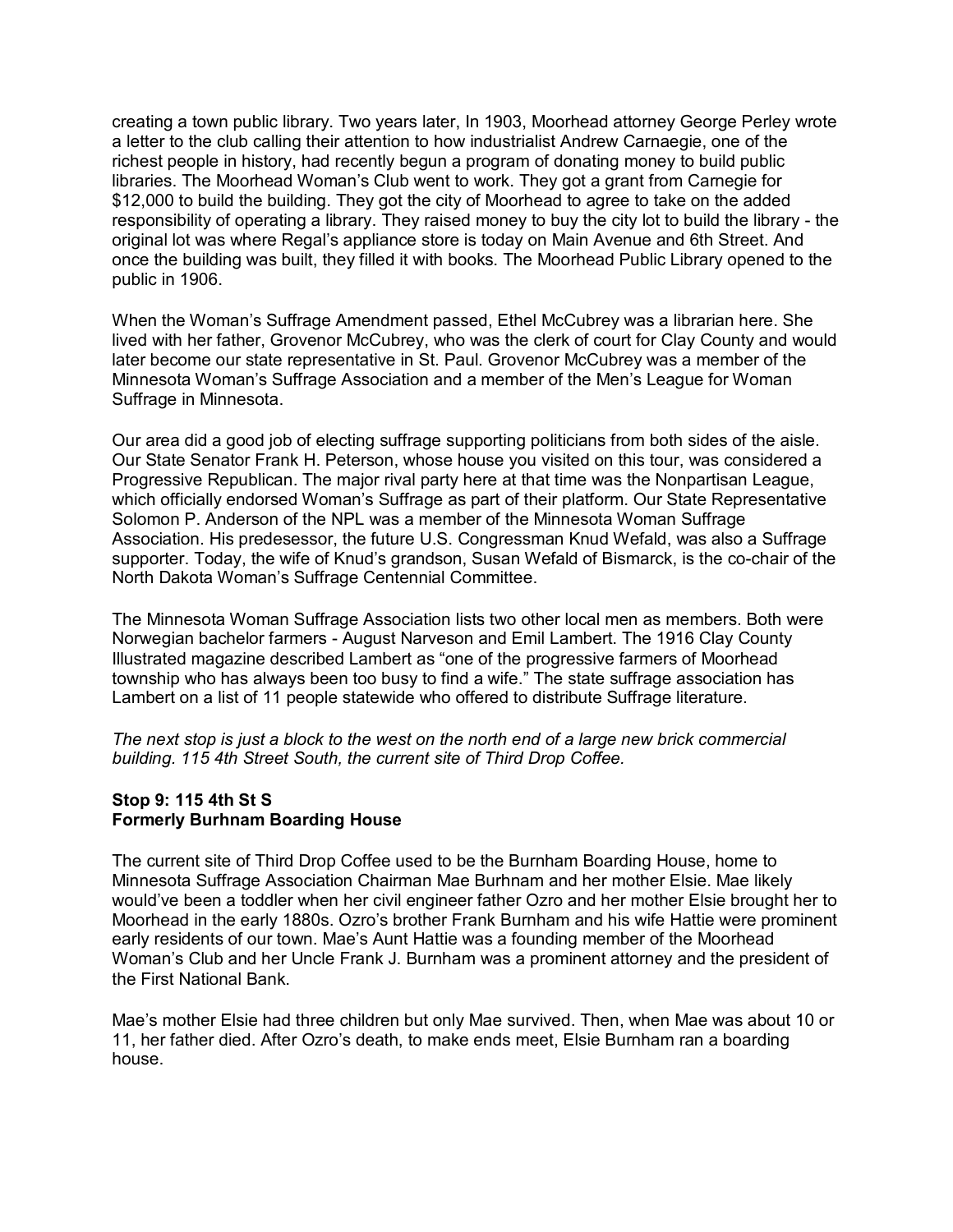Many American women, especially widowed or otherwise single women, were able to provide for their families by running a boarding house. Elsie Burnham would cook, clean, and do the laundry for her boarders. City directories indicate that there were perhaps four rooms - one for Elsie herself, one for her daughter Mae who worked as a grade school teacher, one for a longtime boarder named Lena Johnson, and the other rooms were usually men who worked as laborers and moved often. Most boarding houses provided each lodger with a bedroom and the house would also have common spaces like a kitchen, dining room and maybe a sitting room. After Elsie died, Mae took over her mother's boarding house.

The Burnham Boarding House is long gone, but it is fitting that in its place is another family business that passed down through generations of women. What used to be Moxie Java was recently renamed Third Drop Coffee as a way to celebrate the third generation of women in the family to run this business. And if you look around this block you will see so many businesses owned in whole or in part by women - Riverzen Art Studio, Joni Salon and Spa, Rustica Eatery and Tavern, Prairie Fiber Arts, across the street you might see kids playing in the back of Inspire Innovation Lab, and just a couple doors down from Third Drop Coffee, a century after people like Mae Burnham helped women gain the right to vote, we have the local office of Amy Klobachar, one of Minnesota's two women US Senators.

*It's a bit of a long trek to the next stop. Turn around and cross back to the east side of 8th Street. You'll probably want to cross at the 8th and Main intersection, and then make your way to 204 9th St S.*

#### **Stop 10: 204 9th St S The Marguerita Garrity House**

Marguerita Garrity was one of the Chairmen of our branch of the Minnesota Woman Suffrage Association. She was born Marguerita Evans and grew up on a farm outside Ottumwa, Iowa. After graduating from her rural school, she studied Domestic Sciences first at Iowa State University in Ames and then Columbia University in New York City. While there, according to family memory, Marguerita marched for Woman's Suffrage in Washington, D.C.

After graduating, "Rita" took a job teaching in Moorhead Public Schools. While dining at the Curran Boarding House she came to know a young attorney named James A. Garrity. On May 31, 1917, Marguerita and James were married back home in Iowa. The Garritys were young and ambitious but they had to try harder than most to rise through the ranks of Moorhead's finest families - the reason for this is they were Catholic in a town where the majority of the population were Scandinavian Lutherans and the social elite had roots in Protestant New England. It's a testament to how far we've come in the last 100 years that today, we find the idea of discrimination against Catholics to be absurd, but it was real back then. And the Garritys were successful. The family would eventually move to a big beautiful white house across the street from the Comstocks and two doors down from the Petersons on 8th Street, Marguerita's husband would become Judge James Garrity, her son would also become Judge James Garrity.

We already mentioned that the leading families of each American community were expected to be leaders in the war effort, and it goes the other way around, too. If you wanted to be seen as a community leader, you should be leading the war effort. Marguerita was chosen to be the head of Clay County's Hospital Supplies Committee of the Red Cross, an extremely important post. And her husband James was very busy with home front activities, leading the Knights of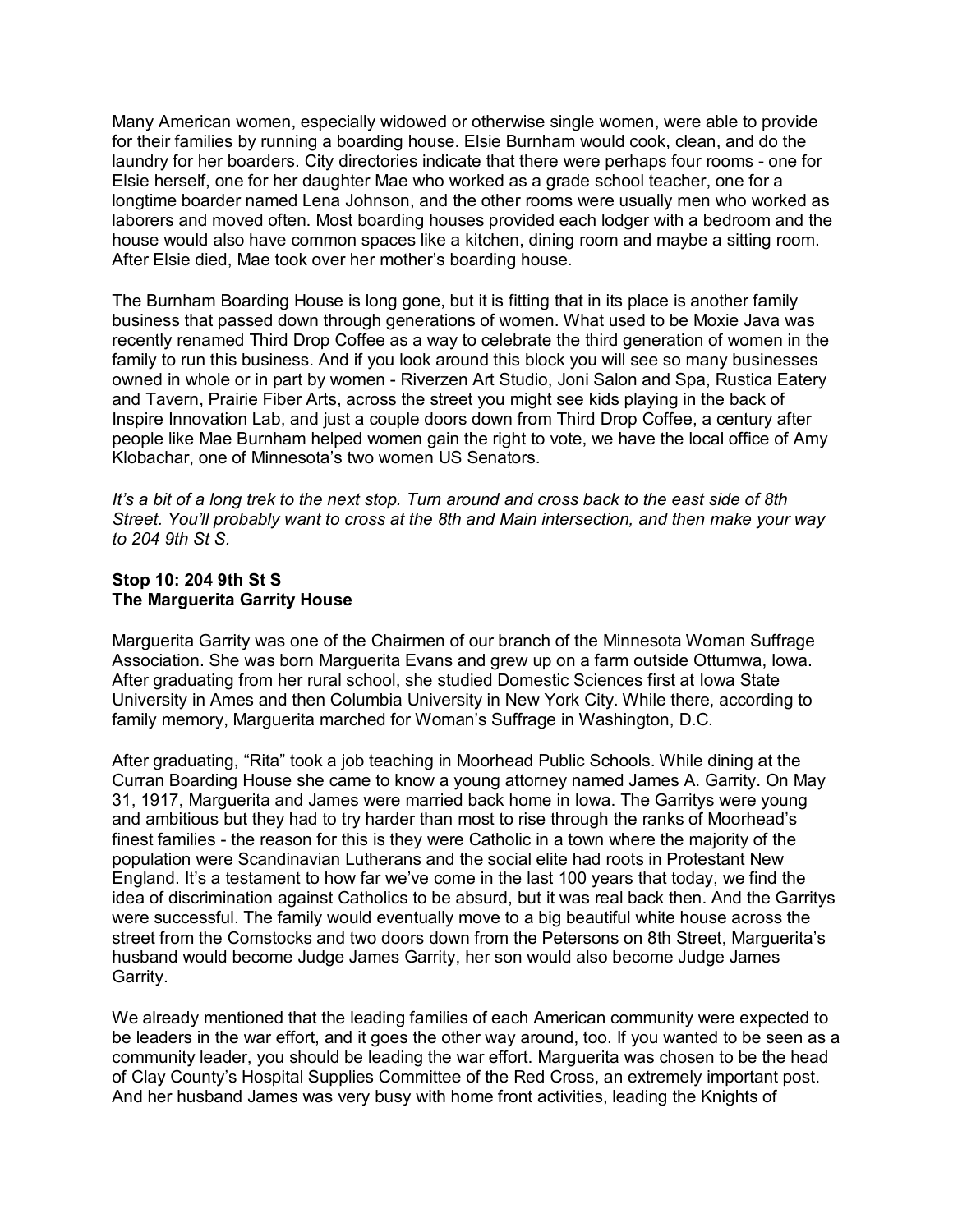Columbus' Liberty Loan drive and giving patriotic speeches at theaters, picnics, or wherever people might need a jolt of war fever.

Marguerita Evans Garrity served as Suffrage chairman at the same time as Anna Gates, Esther Russell and Ann Kossick. She likely struck up a friendship with fellow Catholic Ann Kossick, and soon they were family. In 1919, Anne Kossick married Marguerita's brother and moved to the farm in Iowa. The 1920 census shows that two of Anne's sisters, Helen and Clara Kossick, were living here in the Garrity home as boarders.

Anne Kossick Evans proves that Suffragists as individuals defy stereotypes. The Kossicks were a large German Catholic immigrant railroad family, and they were NOT Temperance advocates. Her brother Leo Kossick gained local fame as an amateur boxer and later ran pool halls, taverns, and bowling alleys. Her brother Alex was a bartender at the Blackhawk Café until he opened Kossick's Liquors, and Anna's Iowa farmer husband, Marguerita Garrity's brother, was no Dry either. And while I'm not sure if Marguerita was as alcohol-friendly as her name implies, we know her husband liked liquor. As County Attorney, James Garrity was the most important figure in legally ending Clay County's 22 year long experiment with Prohibition.

*One final stop. If you're facing the front door of the Garrity House, turn to your right and walk south down 9th Street. On the other side of the parking lot of the Townsite Center, which used to be the old Moorhead High School, you'll see a big blue two-story house. We are going to a big yellow house just on the other side of that. You can follow the sidewalk around the block or you can take a shortcut through the parking lot to 421 9th St S.*

# **Stop 11: 421 9th St S The Sharp House**

If any family could challenge the Comstocks for the title of Moorhead's most respected founding family, it would be their good friends James and Philadelphia Sharp, who lived in this house. James Sharp, like Solomon Comstock, was also here for Moorhead's rough, Wild West birth. He rose to become Justice of the Peace and the founder of our school system. That large building behind you that is now Sharp View Apartments used to be a school named for the Sharp family. James and Philadelphia Sharp's children became prominent leaders of our town's second generation. Their daughter Philadelphia Sharp Carpenter inherited her parents house, and in this house, in 1930, a meeting was held to establish a local chapter of the League of Women Voters.

The League of Women Voters is the direct descendant of America's Woman's Suffrage organizations. The League was born in 1920 because, after generations of struggle and organizing, the National Woman Suffrage Association had no reason for being anymore. They won the vote! So in their victory, they disbanded, and reformed as a new organization devoted to voter education they called the League of Women Voters. Just like before, local chapters formed throughout the country. The chapter of the League formed in this house in 1930 was not Moorhead's first chapter - we had one right away in 1920. Our first chairman was Lucy Sheffield, a music teacher whose father was a railroad laborer. Other officers included Marie Thompson (a young daughter of a farming family who was a WWI Red Cross leader), Nora Dickerson (whose husband was the new president of Moorhead Normal School) and Edna Stadum (wife of a Glyndon banker).